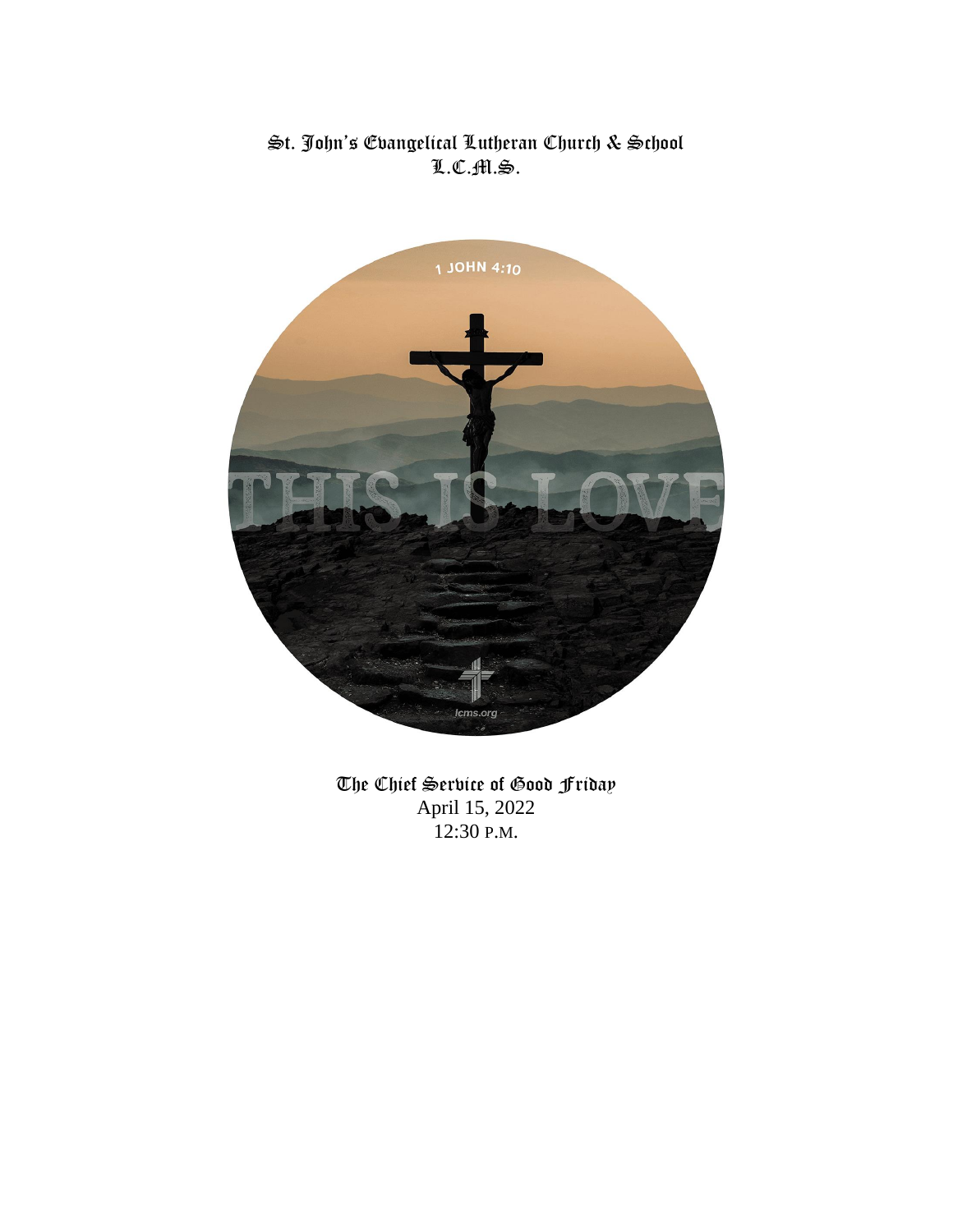## † The Chief Service of Good Friday †

April 15, 2022

12:30 P.M.

*Note: Good Friday is part of the sacred Triduum, the three-day observance of Christ's Passover; hence it has neither entrance rite nor benediction, organ prelude nor postlude.*

*The congregation & pastors enter in silence*

Collect of the Day

Old Testament Lesson: Isaiah 52:13-53:12

Collect

 $\mathfrak{g}_1$   $\mathfrak{g}_2$   $\mathfrak{g}_3$   $\mathfrak{g}_5$   $\mathfrak{g}_6$   $\mathfrak{g}_7$   $\mathfrak{g}_8$   $\mathfrak{g}_7$   $\mathfrak{g}_8$   $\mathfrak{g}_7$   $\mathfrak{g}_8$   $\mathfrak{g}_7$   $\mathfrak{g}_8$   $\mathfrak{g}_7$   $\mathfrak{g}_8$   $\mathfrak{g}_7$   $\mathfrak{g}_8$   $\mathfrak{g}_7$   $\mathfrak{g}_8$   $\mathfrak{g}_7$ 

Collect

## The Passion of Our Lord Jesus Christ according to Saint John

 **Hymn:** "*Jesus, I Will Ponder Now*" (LSB 440, vs. 1)

**Reading:** John 18:1-11 (*Betrayal and Arrest of Jesus*) **Hymn:** *O Sacred Head, Now Wounded* (LSB 450, vs. 1)

**Reading:** John 18:12-27 (*Jesus before Caiaphas & Peter's Denial*) **Hymn:** *O Sacred Head* (LSB 450, vs. 2)

**Reading:** John 18:28-40 (*Jesus before Pilate*) **Hymn:** *O Sacred Head* (LSB 450, vs. 3)

**Reading:** John 19:1-16a (*Jesus Prepared for Crucifixion*) **Hymn:** *O Sacred Head* (LSB 450, vs. 4)

**Reading:** John 19:16b-24 (*The Crucifixion of Jesus*) **Hymn:** *O Sacred Head* (LSB 450, vs. 5)

**Reading:** John 19:25-30 (*Jesus' Mother and His Death*) **Hymn:** *O Sacred Head* (LSB 450, vs. 6)

 **Reading:** John 19:31-42 (*Jesus' Side Is Pierced*) **Hymn:** *O Sacred Head* (LSB 450, vs. 7)

Sermon: *Behold the Man – the Church's Bridegroom*

Hymn of the Day: *Sing, My Tongue, the Glorious Battle* LSB 454, vss. 1-4

Bidding Prayer (*congregation's response following each petition: Amen*)

Lord's Prayer (*text on inside back cover of LSB*)

Hymn: *Upon the Cross Extended* LSB 453, vss. 1, 3, 5, 7

Adoration of the Cross (*sung three times)*